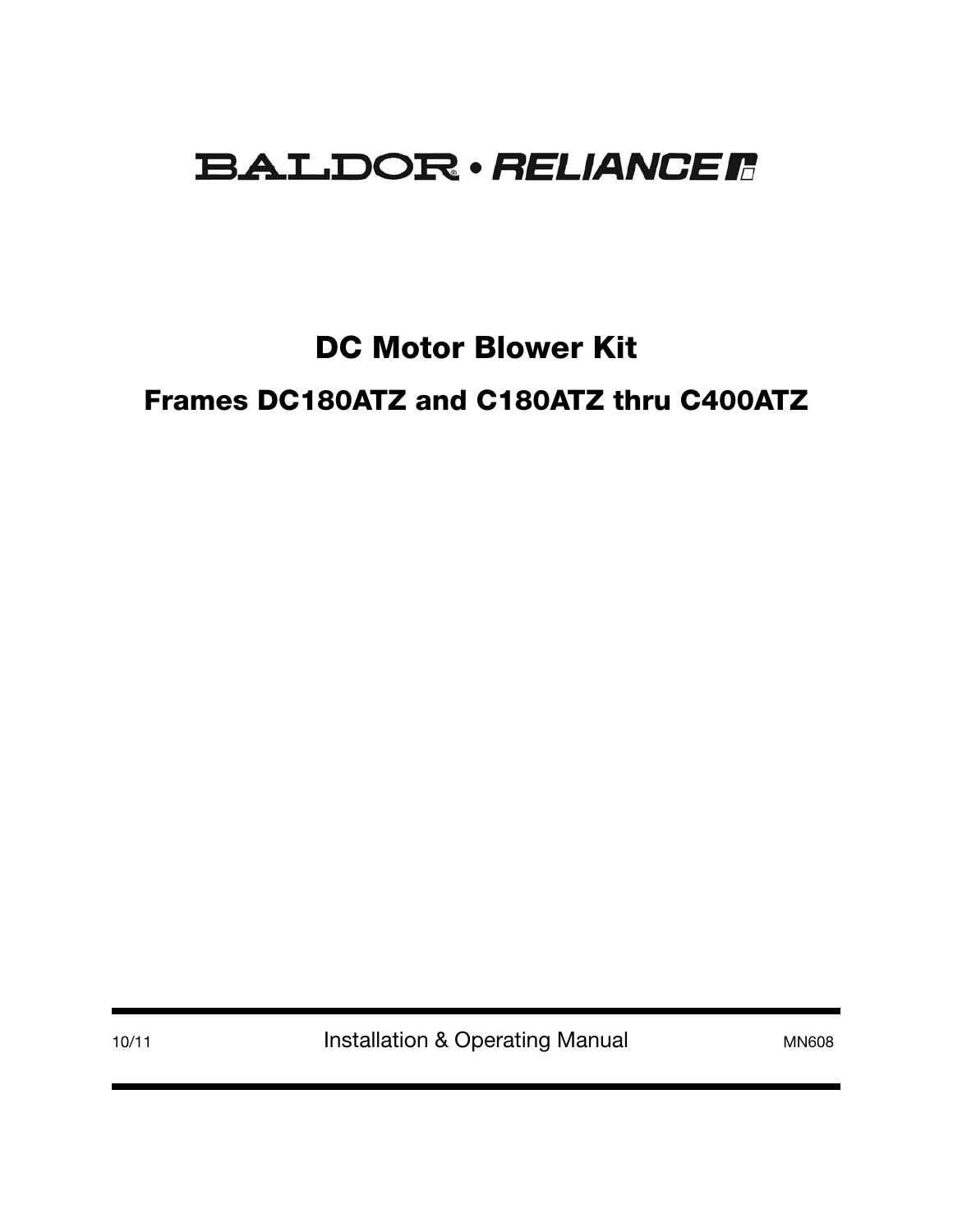Any trademarks used in this manual are the property of their respective owners.

Important:

Be sure to check www.baldor.com to download the latest version of this manual in Adobe Acrobat PDF format.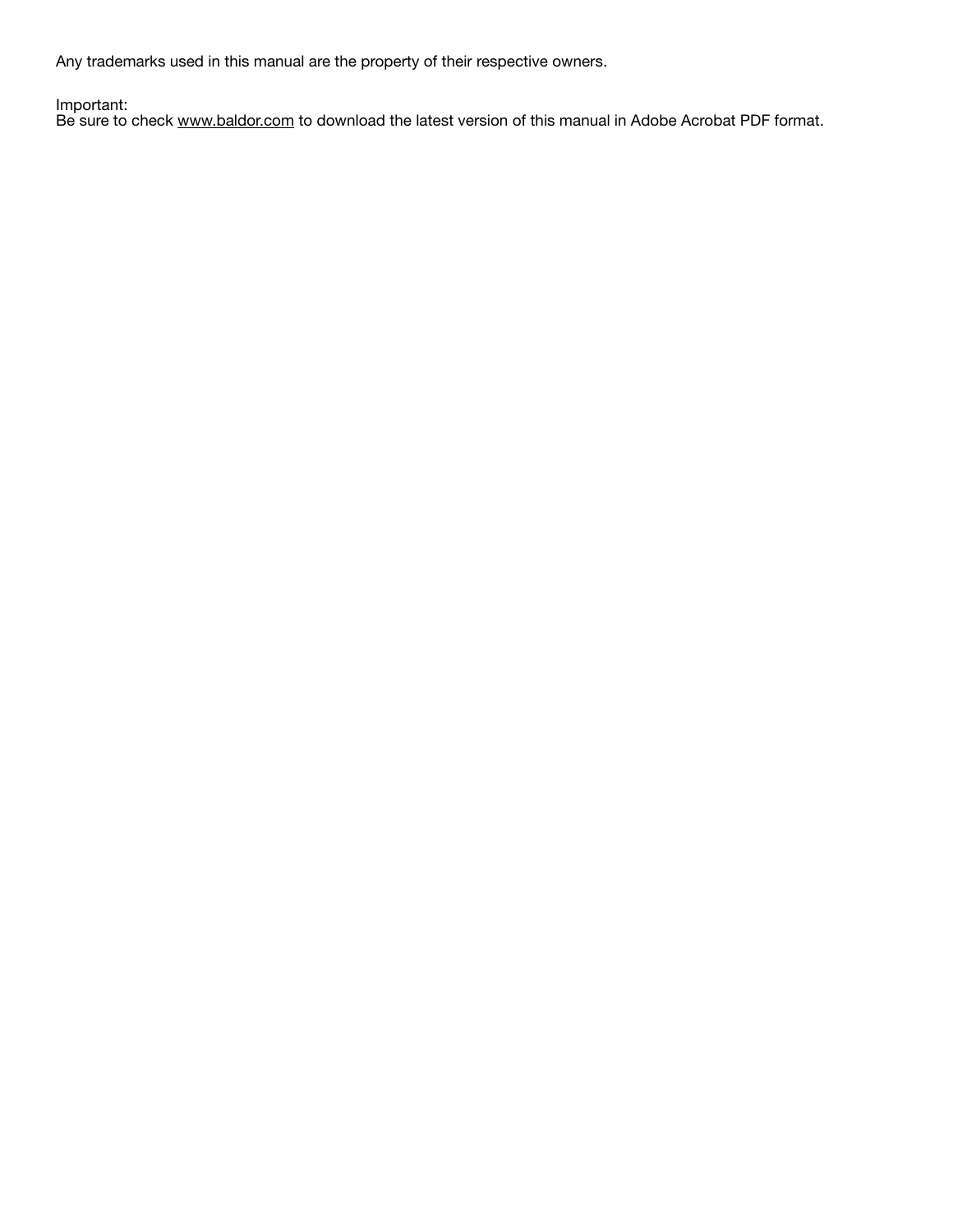| <b>Section 1</b> | $1 - 1$ |
|------------------|---------|
|                  | $1 - 1$ |
|                  | $1 - 1$ |
|                  | $1 - 1$ |
|                  | $1 - 2$ |
|                  | $1 - 2$ |
|                  | $1 - 3$ |
|                  | $1 - 3$ |
|                  | $1 - 4$ |
|                  | $1 - 4$ |
| <b>Section 2</b> | $2 - 1$ |
|                  | $2 - 1$ |
|                  | $2 - 1$ |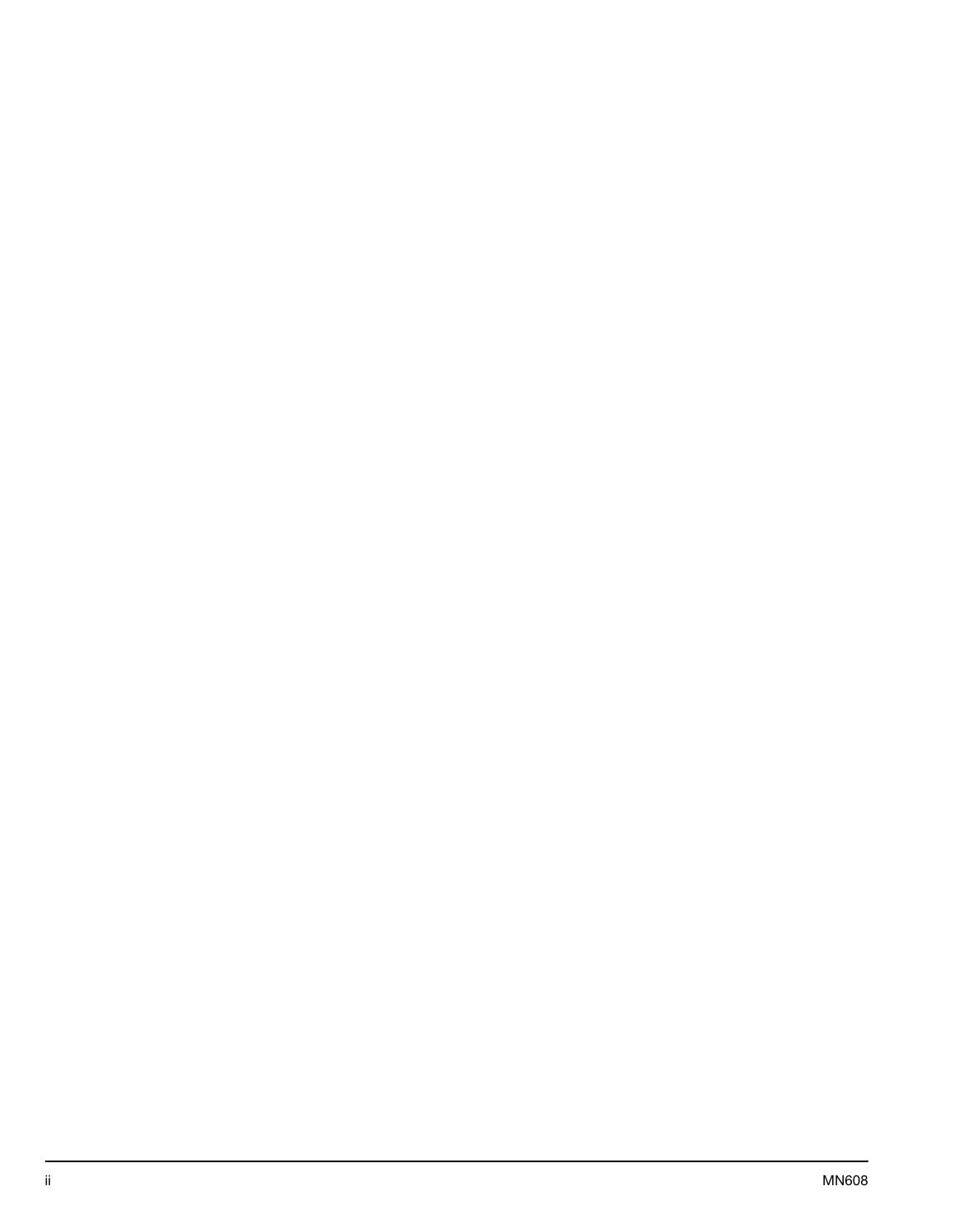# Section 1

## General Information

| <b>Overview</b>                    | This manual contains general procedures that apply to Baldor Motor products. Be sure to read and understand<br>the Safety Notice statements in this manual. For your protection, do not install, operate or attempt to perform<br>maintenance procedures until you understand the Warning and Caution statements.<br>A Warning statement indicates a possible unsafe condition that can cause harm to personnel.<br>A Caution statement indicates a condition that can cause damage to equipment.                                                                                                                                                                            |  |  |  |
|------------------------------------|------------------------------------------------------------------------------------------------------------------------------------------------------------------------------------------------------------------------------------------------------------------------------------------------------------------------------------------------------------------------------------------------------------------------------------------------------------------------------------------------------------------------------------------------------------------------------------------------------------------------------------------------------------------------------|--|--|--|
| Important:                         | This instruction manual is not intended to include a comprehensive listing of all details for all procedures required<br>for installation, operation and maintenance. This manual describes general guidelines that apply to most of the<br>motor products shipped by Baldor. If you have a question about a procedure or are uncertain about any detail,<br>Do Not Proceed. Please contact your Baldor District Office for more information or clarification.                                                                                                                                                                                                               |  |  |  |
|                                    | Before you install, operate or perform maintenance, become familiar with the following:<br>NEMA Publication MG-2, Safety Standard for Construction and guide for Selection, Installation and<br>Use of Electric Motors and Generators.<br><b>ANSI C51.1</b><br>$\bullet$<br>The National Electrical Code<br>٠<br>Local codes and Practices                                                                                                                                                                                                                                                                                                                                   |  |  |  |
| <b>Safety Notice:</b>              | ٠<br>This equipment contains high voltage! Electrical shock can cause serious or fatal injury. Only qualified personnel<br>should attempt installation, operation and maintenance of electrical equipment.<br>Be sure that you are completely familiar with NEMA publication MG-2, safety standards for construction and<br>guide for selection, installation and use of electric motors and generators, the National Electrical Code, IEC and<br>local codes and practices. Unsafe installation or use can cause conditions that lead to serious or fatal injury.<br>Only qualified personnel should attempt the installation, operation and maintenance of this equipment. |  |  |  |
| <b>WARNING:</b>                    | Do not touch electrical connections before you first ensure that power has been disconnected. Electrical                                                                                                                                                                                                                                                                                                                                                                                                                                                                                                                                                                     |  |  |  |
| <b>WARNING:</b>                    | shock can cause serious or fatal injury. Only qualified personnel should attempt the installation, operation<br>and maintenance of this equipment.<br>Disconnect all electrical power from the motor windings and accessory devices before disassembling of<br>the motor. Electrical shock can cause serious or fatal injury.                                                                                                                                                                                                                                                                                                                                                |  |  |  |
| <b>WARNING:</b>                    | Be sure the system is properly grounded before applying power. Do not apply AC power before you ensure<br>that all grounding instructions have been followed. Electrical shock can cause serious or fatal injury.                                                                                                                                                                                                                                                                                                                                                                                                                                                            |  |  |  |
| <b>WARNING:</b>                    | Avoid extended exposure to machinery with high noise levels. Be sure to wear ear protective devices to                                                                                                                                                                                                                                                                                                                                                                                                                                                                                                                                                                       |  |  |  |
| <b>WARNING:</b>                    | reduce harmful effects to your hearing.<br>Surface temperatures of motor enclosures may reach temperatures which can cause discomfort or injury<br>to personnel accidentally coming into contact with hot surfaces. When installing, protection should be<br>provided by the user to protect against accidental contact with hot surfaces. Failure to observe this<br>precaution could result in bodily injury.                                                                                                                                                                                                                                                              |  |  |  |
| <b>WARNING:</b>                    | Guards must be installed for rotating parts to prevent accidental contact by personnel. Accidental contact<br>with body parts or clothing can cause serious or fatal injury.                                                                                                                                                                                                                                                                                                                                                                                                                                                                                                 |  |  |  |
| <b>WARNING:</b>                    | This equipment may be connected to other machinery that has rotating parts or parts that are driven by<br>this equipment. Improper use can cause serious or fatal injury. Only qualified personnel should attempt to<br>install operate or maintain this equipment.                                                                                                                                                                                                                                                                                                                                                                                                          |  |  |  |
| <b>WARNING:</b>                    | Do not by-pass or disable protective devices or safety guards. Safety features are designed to prevent<br>damage to personnel or equipment. These devices can only provide protection if they remain operative.                                                                                                                                                                                                                                                                                                                                                                                                                                                              |  |  |  |
| <b>WARNING:</b>                    | Avoid the use of automatic reset devices if the automatic restarting of equipment can be hazardous to<br>personnel or equipment.                                                                                                                                                                                                                                                                                                                                                                                                                                                                                                                                             |  |  |  |
| <b>WARNING:</b>                    | Incorrect motor rotation direction can cause serious or fatal injury or equipment damage. Be sure to verify<br>motor rotation direction before coupling the load to the motor shaft.                                                                                                                                                                                                                                                                                                                                                                                                                                                                                         |  |  |  |
| <b>WARNING:</b>                    | Be sure the load is properly coupled to the motor shaft before applying power. The shaft key must be<br>fully captive by the load device. Improper coupling can cause harm to personnel or equipment if the load<br>decouples from the shaft during operation.                                                                                                                                                                                                                                                                                                                                                                                                               |  |  |  |
| <b>WARNING:</b>                    | Use proper care and procedures that are safe during handling, lifting, installing, operating and maintaining<br>operations. Improper methods may cause muscle strain or other harm.                                                                                                                                                                                                                                                                                                                                                                                                                                                                                          |  |  |  |
| <b>WARNING:</b>                    | Pacemaker danger – Magnetic and electromagnetic fields in the vicinity of current carrying carrying<br>conductors and permanent magnet motors can result result in a serious health hazard to persons with<br>cardiac pacemakers, metal implants, and hearing aids. To avoid risk, stay way from the area surrounding a<br>permanent magnet motor.                                                                                                                                                                                                                                                                                                                           |  |  |  |
| <b>WARNING:</b>                    | Before performing any motor maintenance procedure, be sure that the equipment connected to the motor<br>shaft cannot cause shaft rotation. If the load can cause shaft rotation, disconnect the load from the motor<br>shaft before maintenance is performed. Unexpected mechanical rotation of the motor parts can cause                                                                                                                                                                                                                                                                                                                                                    |  |  |  |
| <b>WARNING:</b>                    | injury or motor damage.<br>Motors that are to be used in flammable and/or explosive atmospheres must display the UL label on the<br>nameplate along with CSA listed logo. Specific service conditions for these motors are defined in NFPA 70<br>(NEC) Article 500.                                                                                                                                                                                                                                                                                                                                                                                                          |  |  |  |
| <b>WARNING:</b>                    | The SCR controller may apply hazardous voltages to the motor leads after power to the controller has<br>been turned off. Verify the controller is incapable of delivering hazardous voltages and that the voltage at<br>the motor leads is zero before proceeding. Failure to observe this precaution may result is severe bodily<br>injury or death.                                                                                                                                                                                                                                                                                                                        |  |  |  |
| <b>WARNING:</b><br><b>WARNING:</b> | Use only UL/CSA listed explosion proof motors in the presence of flammable or combustible vapors or dust.<br>Motors that are to be used in flammable and/or explosive atmospheres must display the UL label on the<br>nameplate along with CSA listed logo. Specific service conditions for these motors are defined in NFPA 70<br>(NEC) Article 500.                                                                                                                                                                                                                                                                                                                        |  |  |  |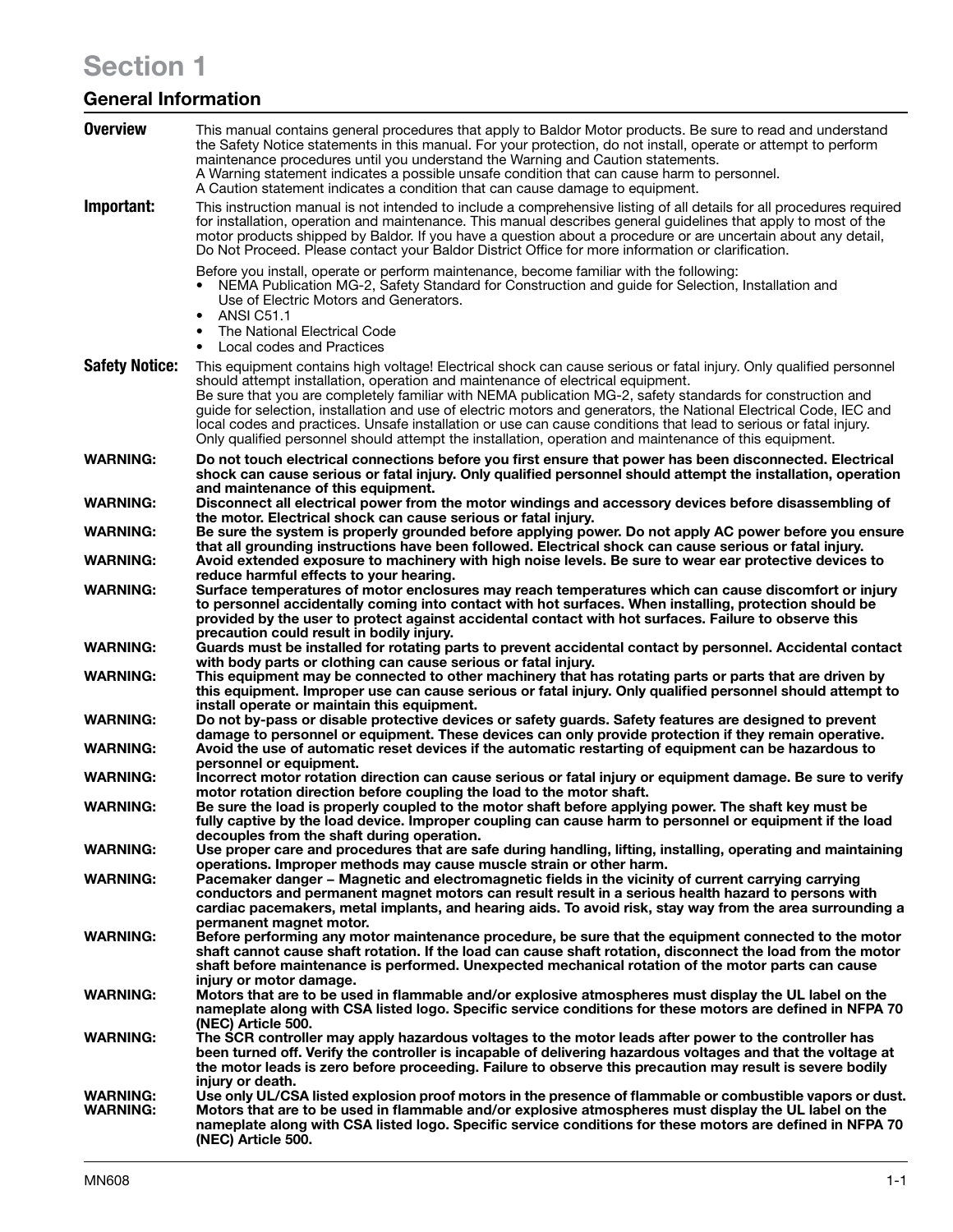| <b>Safety Notice Continued</b>     |                                                                                                                                                                                                                                                                                                                                                                                                                                                                                                                                                                                                                                                                                                                                                                                                                                                                                                                                                                                                                                                                                                                                           |  |  |  |
|------------------------------------|-------------------------------------------------------------------------------------------------------------------------------------------------------------------------------------------------------------------------------------------------------------------------------------------------------------------------------------------------------------------------------------------------------------------------------------------------------------------------------------------------------------------------------------------------------------------------------------------------------------------------------------------------------------------------------------------------------------------------------------------------------------------------------------------------------------------------------------------------------------------------------------------------------------------------------------------------------------------------------------------------------------------------------------------------------------------------------------------------------------------------------------------|--|--|--|
| <b>WARNING:</b>                    | UL Listed motors must only be serviced by UL Approved Authorized Baldor Service Centers if these                                                                                                                                                                                                                                                                                                                                                                                                                                                                                                                                                                                                                                                                                                                                                                                                                                                                                                                                                                                                                                          |  |  |  |
| <b>WARNING:</b>                    | motors are to be returned to a hazardous and/or explosive atmosphere.<br>This equipment is at line voltage when AC power is connected. Disconnect and lockout all ungrounded<br>conductors of the ac power line before proceeding. Failure to observe these precautions could result in                                                                                                                                                                                                                                                                                                                                                                                                                                                                                                                                                                                                                                                                                                                                                                                                                                                   |  |  |  |
| <b>WARNING:</b>                    | severe bodily injury or loss of life.<br>Rotating parts can cause serious or fatal injury. If relubrication is performed with the motor running, to<br>avoid injury do not contact any rotating parts.                                                                                                                                                                                                                                                                                                                                                                                                                                                                                                                                                                                                                                                                                                                                                                                                                                                                                                                                    |  |  |  |
| <b>WARNING:</b><br><b>WARNING:</b> | Solvents can be toxic and/or flammable. Follow manufacturer's safety procedures and directions.<br>Space Heaters operate at line voltage. Disconnect power to space heaters before performing<br>maintenance work on motor. Failure to observe this precaution could result in severe bodily injury or<br>loss of life.                                                                                                                                                                                                                                                                                                                                                                                                                                                                                                                                                                                                                                                                                                                                                                                                                   |  |  |  |
| <b>WARNING:</b>                    | Thermostat contacts automatically reset when the motor has slightly cooled down. To prevent injury or<br>damage, the control circuit should be designed so that automatic starting of the motor is not possible<br>when the thermostat resets.                                                                                                                                                                                                                                                                                                                                                                                                                                                                                                                                                                                                                                                                                                                                                                                                                                                                                            |  |  |  |
| <b>Caution:</b>                    | To prevent premature equipment failure or damage, only qualified maintenance personnel should<br>perform maintenance.                                                                                                                                                                                                                                                                                                                                                                                                                                                                                                                                                                                                                                                                                                                                                                                                                                                                                                                                                                                                                     |  |  |  |
| <b>Caution:</b>                    | Do not over-lubricate motor as this may cause premature bearing failure.                                                                                                                                                                                                                                                                                                                                                                                                                                                                                                                                                                                                                                                                                                                                                                                                                                                                                                                                                                                                                                                                  |  |  |  |
| <b>Caution:</b>                    | Do not lift the motor and its driven load by the motor lifting hardware. The motor lifting hardware is<br>adequate for lifting only the motor. Disconnect the load (gears, pumps, compressors, or other driven<br>equipment) from the motor shaft before lifting the motor.                                                                                                                                                                                                                                                                                                                                                                                                                                                                                                                                                                                                                                                                                                                                                                                                                                                               |  |  |  |
| <b>Caution:</b>                    | If eye bolts are used for lifting a motor, be sure they are securely tightened. The lifting direction should not                                                                                                                                                                                                                                                                                                                                                                                                                                                                                                                                                                                                                                                                                                                                                                                                                                                                                                                                                                                                                          |  |  |  |
| <b>Caution:</b>                    | exceed a 20 ° angle from the shank of the eye bolt or lifting lug. Excessive lifting angles can cause damage.<br>Do not use the coupling to compensate for poor alignment. This can result in vibration, noise, coupling<br>wear, overloaded bearings and early failure.                                                                                                                                                                                                                                                                                                                                                                                                                                                                                                                                                                                                                                                                                                                                                                                                                                                                  |  |  |  |
| <b>Caution:</b>                    | To prevent equipment damage, be sure that the electrical service is not capable of delivering more than<br>the maximum motor rated amps listed on the rating plate.                                                                                                                                                                                                                                                                                                                                                                                                                                                                                                                                                                                                                                                                                                                                                                                                                                                                                                                                                                       |  |  |  |
| <b>Caution:</b>                    | If a Motor Insulation test (High Potential Insulation test) must be performed, disconnect the motor from<br>any Speed Control or drive to avoid damage to connected equipment.                                                                                                                                                                                                                                                                                                                                                                                                                                                                                                                                                                                                                                                                                                                                                                                                                                                                                                                                                            |  |  |  |
| <b>Caution:</b>                    | Do not use Silicone grease or Sealing Compounds (RTV) on or in the vicinity of the motor or its air<br>supply. Silicone vapor inside the motor will result in extremely rapid brush wear.                                                                                                                                                                                                                                                                                                                                                                                                                                                                                                                                                                                                                                                                                                                                                                                                                                                                                                                                                 |  |  |  |
| <b>Caution:</b>                    | Vertical mount hand hole covers are required to provide protection to vertically mounted drip-proof<br>motors. Stock motors and other motors designed for horizontal mounting can be adapted for vertical                                                                                                                                                                                                                                                                                                                                                                                                                                                                                                                                                                                                                                                                                                                                                                                                                                                                                                                                 |  |  |  |
| <b>Caution:</b>                    | mounting by ordering vertical mount hand hole covers from Baldor.<br>Use of these radial load capacities requires the accurate calculation of the radial load for the<br>application. Radial loads for gears, sprockets, and flywheel are usually accurately determined. Radial<br>loads for V-belt drives are subject to error due to the exclusion of pre-tension load (belt tightening).<br>The calculations of the radial load for a V-belt drive must include the pre-tension for transmitting the<br>horsepower, pre-tension for centrifugal force on the belts, Pre-tension for high start torques, Rapid<br>acceleration or deceleration, Pre-tension for drives with short arc-of-contact between the V-belt and<br>sheave and low coefficient of friction between belt and sheave caused by moisture, oil or dust.                                                                                                                                                                                                                                                                                                              |  |  |  |
| <b>Caution:</b>                    | Series wound motors must never be allowed to run with no load (broken belt etc.) An unloaded motor<br>may reach destructive high speeds.                                                                                                                                                                                                                                                                                                                                                                                                                                                                                                                                                                                                                                                                                                                                                                                                                                                                                                                                                                                                  |  |  |  |
| <b>Caution:</b>                    | Motors designed for forced ventilation must have cooling air when fields are excited at rated voltage.<br>Installations having the air supply interrupted when the motor is not operating must have field<br>disconnected or field voltage reduced to 50% rated by means of field economizing resistor and relay or<br>motor insulation life will be significantly reduced.<br>If you have any questions or are uncertain about any statement or procedure, or if you require additional<br>information please contact your Baldor District Office.                                                                                                                                                                                                                                                                                                                                                                                                                                                                                                                                                                                       |  |  |  |
| <b>Receiving</b>                   | Each Baldor Electric Motor is thoroughly tested at the factory and carefully packaged for shipment. When you<br>receive your motor, there are several things you should do immediately. Do not unpack until ready for use.<br>Observe the condition of the shipping container and report any damage immediately to the commercial<br>1.<br>carrier that delivered your motor.<br>Verify that the part number of the motor you received is the same as the part number listed on your purchase order.<br>2.                                                                                                                                                                                                                                                                                                                                                                                                                                                                                                                                                                                                                                |  |  |  |
| <b>Handling</b>                    | The motor should be lifted using the lifting lugs or eye bolts provided.<br>Use the lugs or eye bolts provided to lift the motor. Never attempt to lift the motor and additional<br>1.<br>equipment connected to the motor by this method. The lugs or eye bolts provided are designed to lift only<br>the motor. Never lift the motor by the motor shaft or the hood of a WPII motor. If eye bolts are used for<br>lifting a motor, be sure they are securely tightened. The lifting direction should not exceed a 20° angle from<br>the shank of the eye bolt. Excessive lifting angles can cause motor damage.<br>To avoid condensation inside the motor, do not unpack until the motor has reached room temperature.<br>2.<br>(Room temperature is the temperature of the room in which it will be installed). The packing provides<br>insulation from temperature changes during transportation.<br>When lifting a WPII (Weather Proof Type 2) motor, do not lift the motor by inserting lifting lugs into holes on<br>3.<br>top of the cooling hood. These lugs are to be used for hood removal only. A spreader bar should be used |  |  |  |

to lift the motor by the cast lifting lugs located on the motor frame.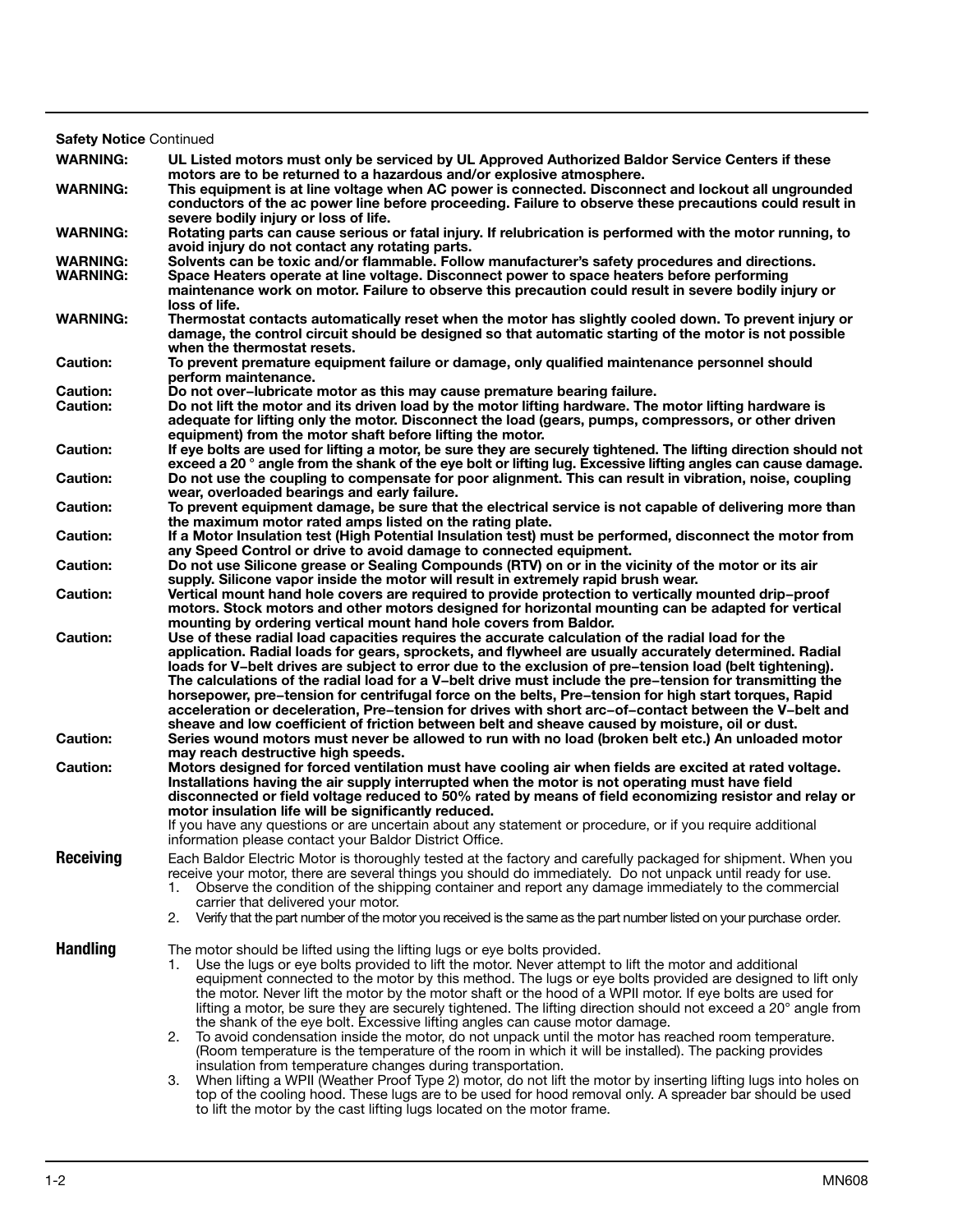means must be used to prevent tipping. In any event, the load must be secure before lifting.

**Storage** Storage requirements for motors and generators that will not be placed in service for at least six months from date of shipment. To avoid condensation inside the motor, do not unpack until the motor has reached room temperature. (Room temperature is the temperature of the room in which it will be installed). The packing provides insulation from temperature changes during transportation.

4. If the motor must be mounted to a plate with the driven equipment such as pump, compressor etc., it may not be possible to lift the motor alone. For this case, the assembly should be lifted by a sling around the

Do not lift the assembly using the motor lugs or eye bolts provided. Lugs or eye bolts are designed to lift motor only. If the load is unbalanced (as with couplings or additional attachments) additional slings or other

Improper motor storage will result in seriously reduced reliability and failure. An electric motor that does not experience regular usage while being exposed to normally humid atmospheric conditions is likely to develop rust or rust particles on surrounding surfaces to contaminate the bearings. The electrical insulation may absorb an excessive amount of moisture leading to the motor winding failure.

A wooden crate "shell" should be constructed to secure the motor during storage. This is similar to an export box but the sides & top must be secured to the wooden base with lag bolts (not nailed as export boxes are) to allow opening and reclosing many times without damage to the "shell".

Minimum resistance of motor winding insulation is 5 Meg ohms or the calculated minimum, which ever is greater. Minimum resistance is calculated as follows:  $Rm = kV + 1$ 

- where: (Rm is minimum resistance to ground in Meg−Ohms and
	- kV is rated nameplate voltage defined as Kilo−Volts.)

Example: For a 480VAC rated motor Rm =1.48 meg−ohms (use 5 MΩ).

mounting base. The entire assembly can be lifted as an assembly for installation.

For a 4160VAC rated motor Rm = 5.16 meg−ohms.

## Preparation for Storage

- 1. Some motors have a shipping brace attached to the shaft to prevent damage during transportation. The shipping brace, if provided, must be removed and stored for future use. The brace must be reinstalled to hold the shaft firmly in place against the bearing before the motor is moved.
- 2. Store in a clean, dry, protected warehouse where control is maintained as follows:
	- a. Shock or vibration must not exceed 2 mils maximum at 60 hertz, to prevent the bearings from
	- brinelling. If shock or vibration exceeds this limit vibration isolation pads must be used.
	- b. Storage temperatures of 10°C (50°F) to 49°C (120°F) must be maintained.
	- c. Relative humidity must not exceed 60%.
	- d. Motor space heaters (when present) are to be connected and energized whenever there is a possibility

that the storage ambient conditions will reach the dew point. Space heaters are optional.

Note: Remove motor from containers when heaters are energized, reprotect if necessary.

- 3. Measure and record the resistance of the winding insulation (dielectric withstand) every 30 days of storage.
	- a. If motor insulation resistance decreases below the minimum resistance, contact your
		- Baldor District office.
	- b. Place new desiccant inside the vapor bag and re−seal by taping it closed.
	- c. If a zipper−closing type bag is used instead of the heat−sealed type bag, zip the bag closed instead of taping it. Be sure to place new desiccant inside bag after each monthly inspection.
	- d. Place the shell over the motor and secure with lag bolts.
- 4. Where motors are mounted to machinery, the mounting must be such that the drains and breathers are fully operable and are at the lowest point of the motor. Vertical motors must be stored in the vertical position. Storage environment must be maintained as stated in step 2.
- 5. Motors with Ball and roller bearing (anti−friction) motor shafts are to be rotated manually every 3 months. Ball bearings are deep grooved, double shielded with sufficient lubricant packed into the bearings by the manufacturer for "life lubrication." The initial lubricant is supplemented by a supply packed into larger reservoirs in the end shield at time of assembly. No grease fittings are provided, the initial lubrication is adequate for up to 5 years of operation under normal conditions.
- 6. All breather drains are to be fully operable while in storage (drain plugs removed). The motors must be stored so that the drain is at the lowest point. All breathers and automatic "T" drains must be operable to allow breathing and draining at points other than through the bearings around the shaft. Vertical motors should be stored in a safe stable vertical position.
- 7. Coat all external machined surfaces with a rust preventing material. An acceptable product for this purpose is Exxon Rust Ban # 392.
- 8. Carbon brushes should be lifted and held in place in the holders, above the commutator, by the brush holder fingers. The commutator should be wrapped with a suitable material such as cardboard paper as a mechanical protection against damage.

## Non−Regreaseable Motors

Non−regreasable motors with "Do Not Lubricate" on the nameplate should have the motor shaft rotated 15 times to redistribute the grease within the bearing every 3 months or more often.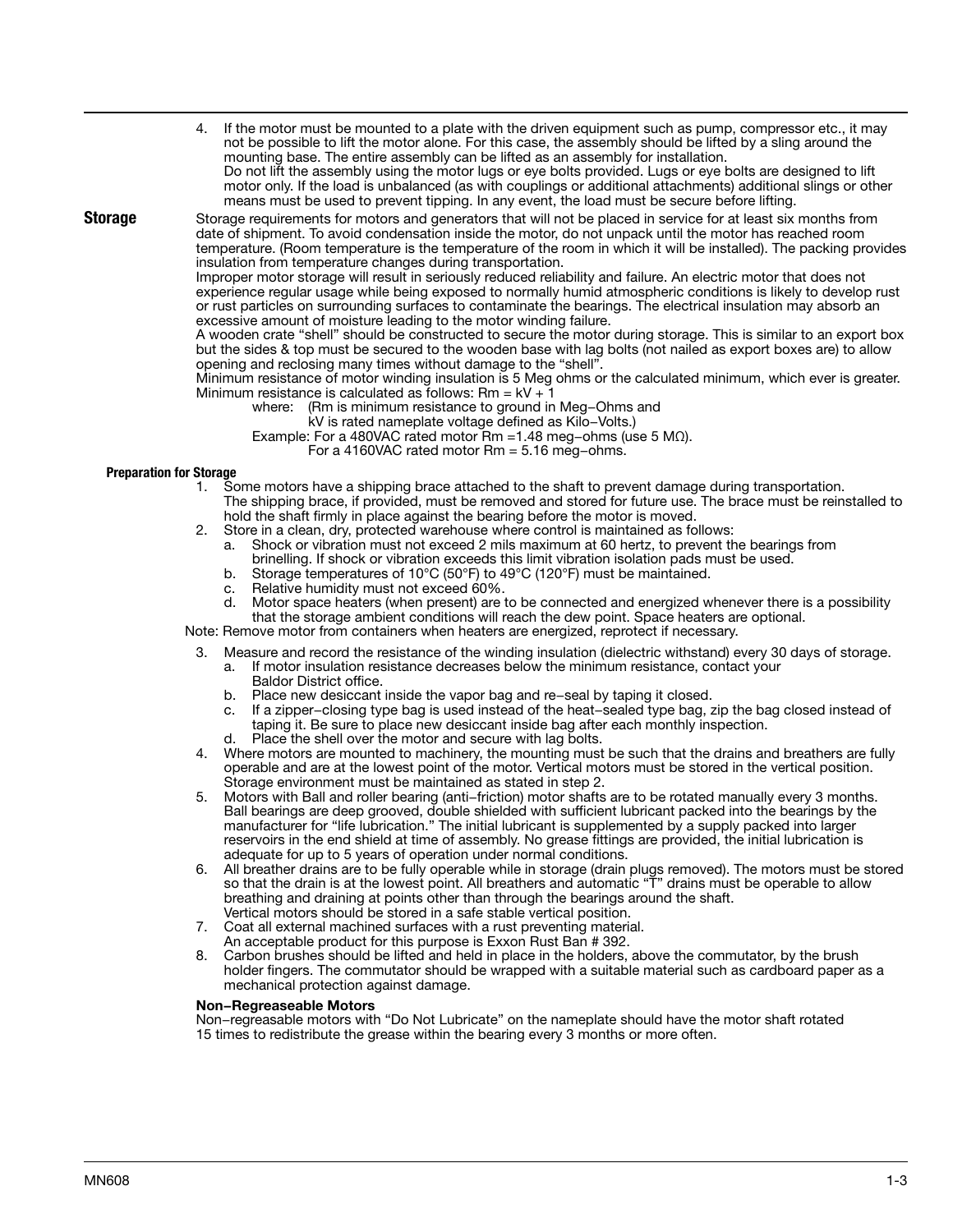## Removal From Storage

- 1. Remove all packing material.<br>2. Measure and record the elect
- 2. Measure and record the electrical resistance of the winding insulation resistance meter at the time of removal from storage. The insulation resistance must not be less than 50% from the initial reading recorded when the motor was placed into storage. A decrease in resistance indicates moisture in the windings and necessitates electrical or mechanical drying before the motor can be placed into service. If resistance is low, contact your Baldor District office.
- 3. Regrease the bearings as instructed in Section 3 of this manual.
- Reinstall the original shipping brace if motor is to be moved. This will hold the shaft firmly against the bearing and prevent damage during movement.

## EMC Compliance Statement for European Union

The motors described in this instruction manual are designed to comply 2004/108/EC . These motors are commercial in design and not intended for residential use. When used with converters, please consult converter manufacturers literature regarding recommendations on cable types, cable shielding, cable shielding termination, connection recommendations and any filters which may be recommended for EMC compliance. For additional information, consult Baldor MN1383.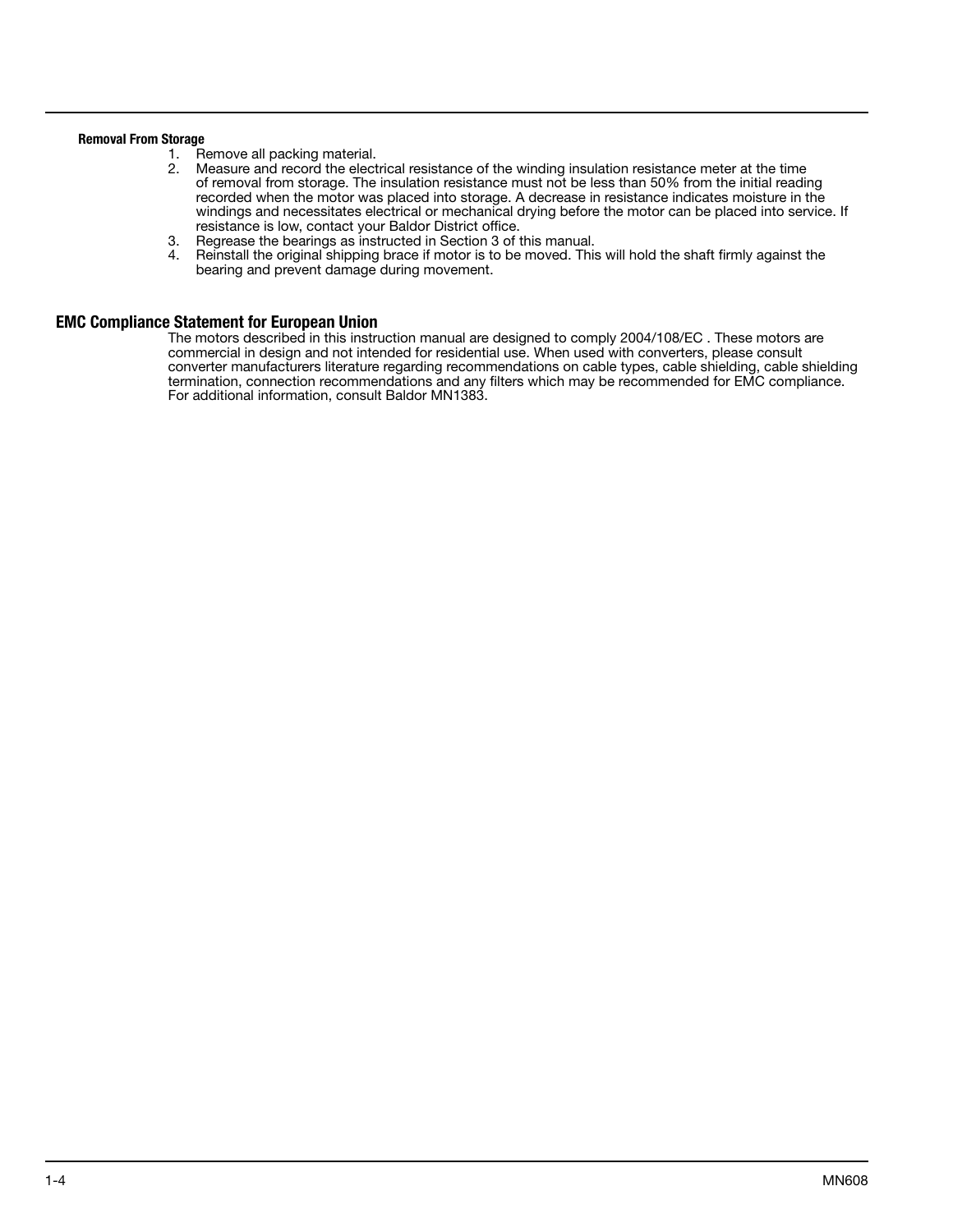# Section 2

## General Information

- **Overview** A blower kit consists of the following items:
	- 1. A blower assembly complete with AC motor.
	- Two solid hand−hole covers.
	- A filter kit is supplied as a separate item if specified.

The kit is suitable for modifying a drip−proof self−ventilated DC motor of suitable rating and frame size to convert it into forced−ventilated motor mounted blower construction. The blower will provide to the motor a constant supply of ventilating air with the cubic feet per minute and static pressure required for the rating.

The blower is normally mounted on the top hand−hole opening of the commutator end bracket with the air inlet pointed away from the drive shaft end of the motor. The blower can also be mounted on the side of the commutator end bracket opposite the conduit box side.

The DC motor internal fan may be left in position provided the blower is installed on the commutator end bracket. The DC motor must not be energized or operated without the blower running.

Caution: To ensure adequate protection of a blower ventilated motor against loss of cooling air, a motor

thermostat or air flow switch for interlocking with the controller overload protection circuit is recommended.

## Procedure

## Figure 2-1 Blower without filter



To mount the blower:

- 1. Remove all of the hand−hole covers from the commutator end bracket. (Bracket opposite the drive end.)
- 2. Retain the solid cover and mounting cap screws for future use. Discard the louvered covers and screen cover if provided.
- 3. Mount the blower assembly on the selected hand−hole opening using the cap screws provided with the kit. Refer to Figure 2-1.
- 4. Mount the two solid hand−hole covers provided with the kit and the one solid hand−hole cover removed from the bracket on the three remaining hand−hole openings using the cap screws previously provided for the hand−hole covers.
- 5. Connect the AC blower motor through a starter (not included in the blower kit) with a suitable source of AC power so that the blower motor will turn the blower's wheel in the proper direction. The standard blower motor is for three phase, 50/60 Hz, 230/460 volt power.)

Blower motors for single phase drive motors may be rated for single−phase, 50/60 Hz, 230 volt power.) Blower motors for other AC supplies are available on special order. Check the nameplate on the blower motor to make sure it matches the available AC source and control. Check the blower motor full load current on the motor nameplate to make sure it matches the rating of the overload relay setting or heater in the blower starter.

- Before starting the blower motor, make sure the blower wheel mounted on the shaft of the blower motor turns freely without any interference or binding.
- 7. Start the blower motor and check for the proper direction of rotation. Ensure that the blower assembly and the solid covers on the front end bracket are tight with gasket properly installed to prevent leakage of ventilating air. Listen to the blower and blower motor for any noise that would indicate abnormal operation.

Caution Actually check blower rotation. Do not depend on the "feel" of the amount of exit air. Motors may appear to have sufficient air coming out of the exit louvers when the blower is rotating in the wrong direction.

- 8. Mount Filter Kit, if included, as follows:
	- a. Remove inlet flange with screen.
	- b. Mount inlet flange from filter kit using the bolts provided for original flange.
	- c. Install the filter studs in the inlet flange.
	- d. Place 5/8" wide by 1/4" thick foam gasket material around face of inlet flange to seal gap between inlet flange and filter.
	- e. Place filter against inlet flange and install filter mounting plate against end of filter. Secure with the 5/16 wing nuts on the filter studs.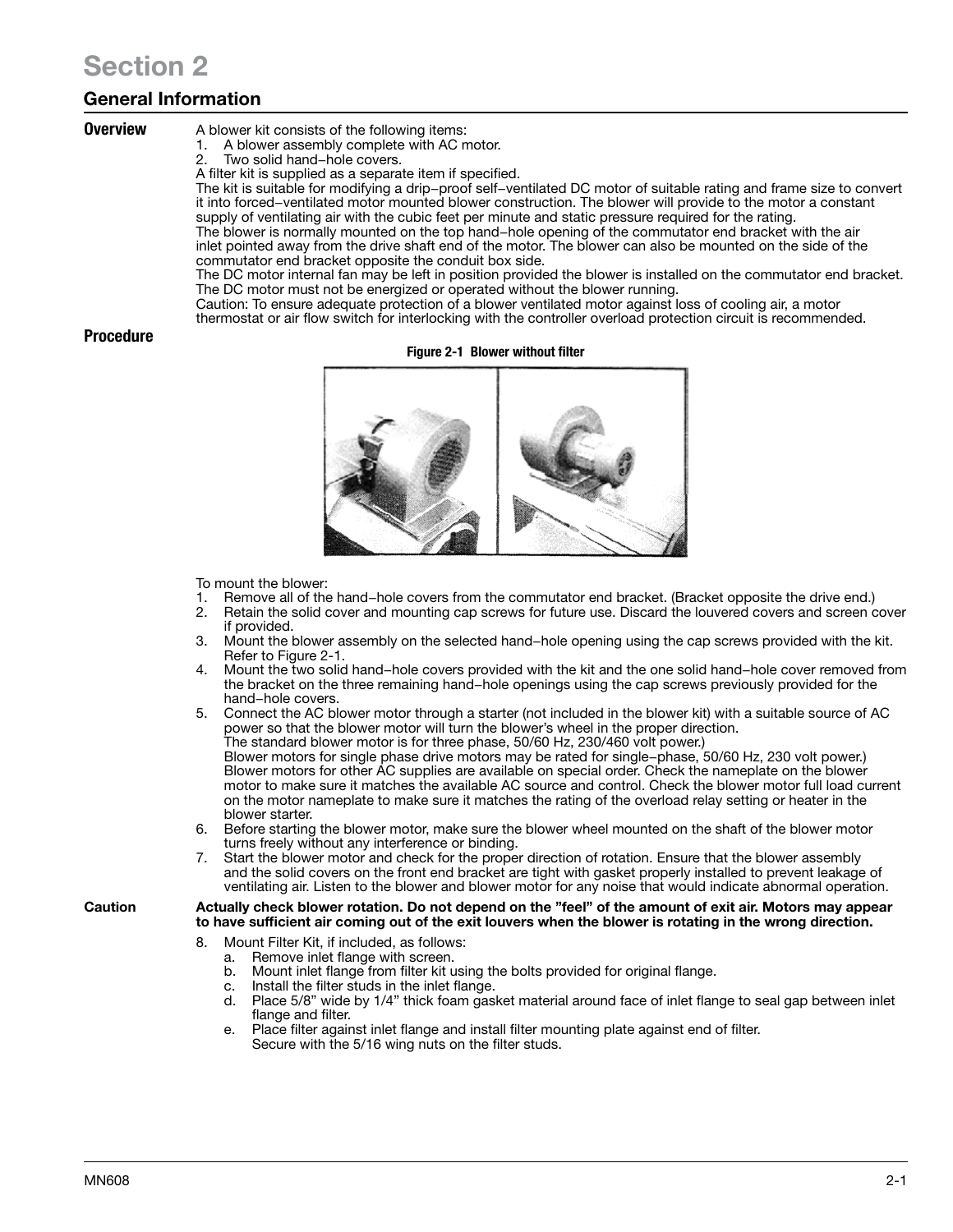Frames DC180ATZ, C180ATZ thru C400ATZ with round filter. Filter kits will fit blower kits as follows:

| Table 2-1         |                   |                              |  |  |  |
|-------------------|-------------------|------------------------------|--|--|--|
| <b>Filter Kit</b> | <b>Blower Kit</b> | DC Motor Frame Size          |  |  |  |
| 417077-57         | 419947-51         | DC180ATZ - C180ATZ           |  |  |  |
| 417077-59         | 419947-29         | C2113ATZ, C2115ATZ           |  |  |  |
| 417077-59         | 419947-30         | C2512ATZ, C2514ATZ, C2515ATZ |  |  |  |
| 417077-59         | 419947-32         | C280ATZ                      |  |  |  |
| 417077-59         | 419947-34         | C320ATZ                      |  |  |  |
| 417077-65         | 417077-74         | C3612ATZ                     |  |  |  |
| 417077-102        | 417077-127        | C3613ATZ                     |  |  |  |
| 417077-102        | 417077-75         | C400ATZ                      |  |  |  |

 $T_{\rm eff}$   $\sim$  2-1

Figure 2-2 Blower with Round filter



WARNING: Filter must be in place when operating the motor to guard against possible contact with the blower wheel.

- i Remove inlet screen. Do not use inlet screen with filter. (Inlet screen should be saved if future operation without filter is required.) Refer to Figure 2.
	-
- ii Install the three filter studs on the blower housing.<br>iii Place inlet flange on the three filter studs and push
- iii Place inlet flange on the three filter studs and push up to blower housing.<br>iv Place filter on the three filter studs so that the studs line up with the holes
- Place filter on the three filter studs so that the studs line up with the holes on the face of the filter.
- V Push inlet flange and filter against blower housing and secure with the three wing nuts on the filter studs.

## Summary Check List

- 1. Confirm that the blower kit is matched to the DC motor frame and rating.<br>2. Confirm that the blower motor rating matches the power supply
- 2. Confirm that the blower motor rating matches the power supply.
- 3. Confirm that the blower motor overload rating matches the motor full load current.
- 4. Confirm that motor thermostat or air flow switch is interlocked with controller overload protection circuit.<br>5. Confirm that the blower motor is connected for the proper direction of rotation.
- 5. Confirm that the blower motor is connected for the proper direction of rotation.<br>6. Confirm that the blower motor and wheel turn freely by hand before starting.
- 6. Confirm that the blower motor and wheel turn freely by hand before starting.<br>7. Confirm that the blower motor and wheel rotates in the proper direction when
- 7. Confirm that the blower motor and wheel rotates in the proper direction when running.
- 8. Confirm that there is not unwanted leakage of air.
- 9. Confirm that the blower and motor operates with the normal sound of forced air.
- Note: Filters will become clogged with dirt in normal operation and must be cleaned or replaced to ensure that the proper volume of ventilating air is provided to the motor.

## WARNING: Surface temperature of motor enclosure may reach temperatures which can cause discomfort or injury to personnel accidentally coming into contact with hot surfaces. (When installing, protection should be provided by user to protect against accidental contact with hot surface).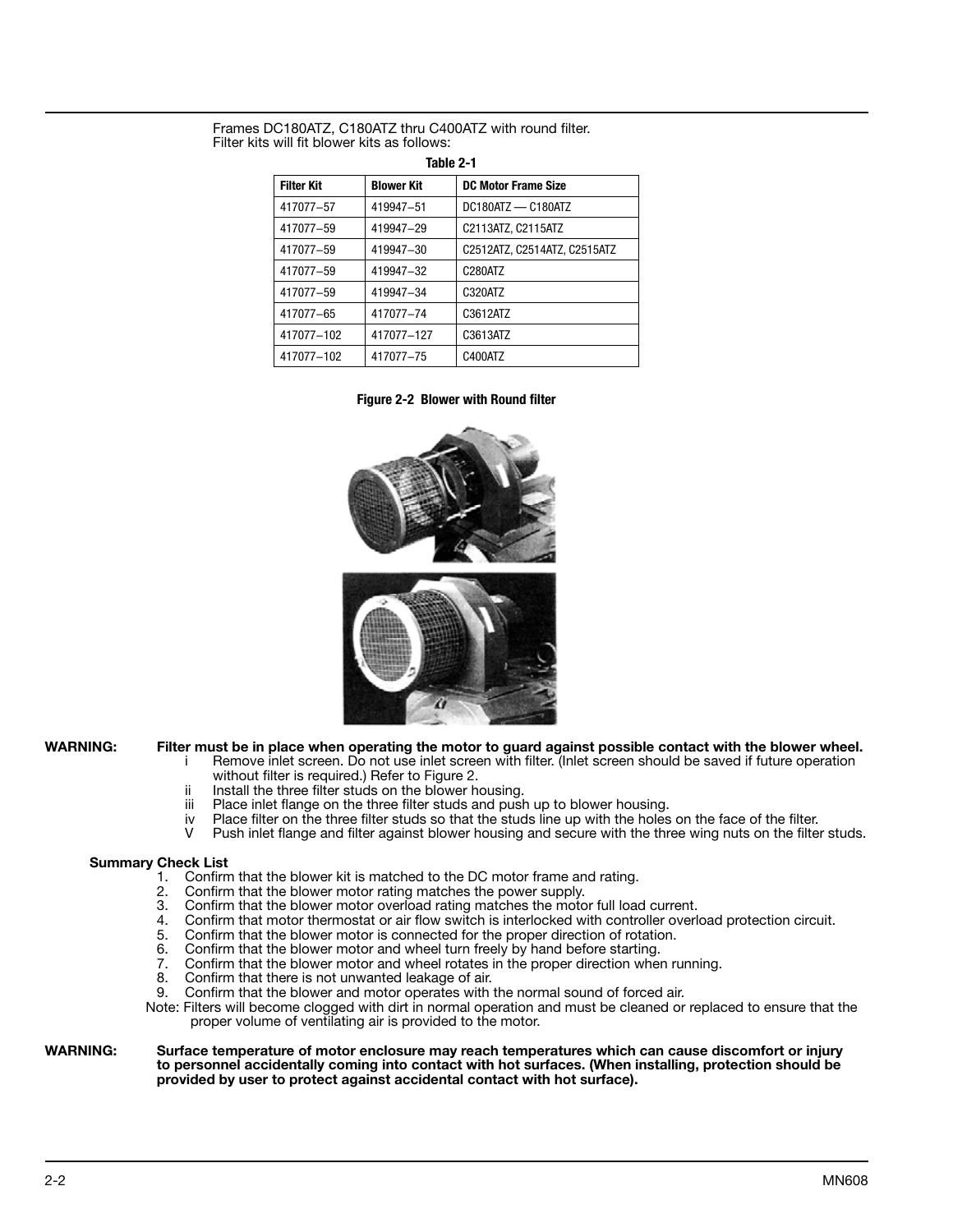## **Baldor Sales Offices**

#### **UNITED STATES**

## ARIZONA

PHOENIX 4211 S 43RD PLACE PHOENIX, AZ 85040 PHONE: 602-470-0407 FAX: 602-470-0464

## **ARKANSAS**

**CLARKSVILLE** 706 WEST MAIN STREET CLARKSVILLE, AR 72830 PHONE: 479-754-9108 FAX: 479-754-9205

## CALIFORNIA

**LOS ANGELES** 6480 FLOTILLA STREET COMMERCE, CA 90040 PHONE: 323-724-6771 FAX: 323-721-5859

#### **HAYWARD**

21056 FORBES STREET HAYWARD, CA 94545 PHONE: 510-785-9900 FAX: 510-785-9910

## COLORADO

**DENVER** 3855 FOREST STREET DENVER, CO 80207 PHONE: 303-623-0127 FAX: 303-595-3772

## **CONNECTICUT**

WALLINGFORD 65 SOUTH TURNPIKE ROAD WALLINGFORD, CT 06492 PHONE: 203-269-1354 FAX: 203-269-5485

## **FLORIDA**

**TAMPA/PUERTO RICO/ VIRGIN ISLANDS** 3906 EAST 11TH AVENUE TAMPA, FL 33605 PHONE: 813-248-5078 FAX: 813-241-9514

## **GEORGIA**

**ATLANTA** 62 TECHNOLOGY DRIVE ALPHARETTA, GA 30005 PHONE: 770-772-7000 FAX: 770-772-7200

## **ILLINOIS**

CHICAGO 340 REMINGTON BLVD. BOLINGBROOK, IL 60440 PHONE: 630-296-1400 FAX: 630-226-9420

#### INDIANA

**INDIANAPOLIS** 5525 W. MINNESOTA STREET INDIANAPOLIS, IN 46241 PHONE: 317-246-5100 FAX: 317-246-5110

## **IOWA**

**DES MOINES** 1943 HULL AVENUE DES MOINES, IA 50313 PHONE: 515-263-6929 FAX: 515-263-6515

**MARYLAND BALTIMORE** 7071A DORSEY RUN RD ELKRIDGE, MD 21075 PHONE: 410-579-2135 FAX: 410-579-2677

## **MASSACHUSETTS**

**BOSTON 6 PULLMAN STREET** WORCESTER, MA 01606 PHONE: 508-854-0708 FAX: 508-854-0291

#### MICHIGAN **DETROIT**

5993 PROGRESS DRIVE STERLING HEIGHTS, MI 48312 PHONE: 586-978-9800 FAX: 586-978-9969

## **MINNESOTA**

**MINNEAPOLIS** 13098 GEORGE WEBER DR, SUITE 400 ROGERS, MN 55374 PHONE: 763-428-3633 FAX: 763-428-4551

## **MISSOURI**

**ST LOUIS** 13678 LAKEFRONT DRIVE EARTH CITY, MO 63045 PHONE: 314-373-3032 FAX: 314-373-3038

#### **KANSAS CITY**

1501 BEDFORD AVENUE NORTH KANSAS CITY, MO 64116 PHONE: 816-587-0272 FAX: 816-587-3735

#### **NEW YORK**

**AUBURN** ONE ELLIS DRIVE AUBURN, NY 13021 PHONE: 315-255-3403 FAX: 315-253-9923

## **NORTH CAROLINA**

**GREENSBORO** 1220 ROTHERWOOD ROAD GREENSBORO, NC 27406 PHONE: 336-272-6104 FAX: 336-273-6628

## **OHIO**

CINCINNATI 2929 CRESCENTVILLE ROAD WEST CHESTER, OH 45069 PHONE: 513-771-2600 FAX: 513-772-2219

## OHIO (Continued)

**CLEVELAND** 8929 FREEWAY DRIVE MACEDONIA, OH 44056 PHONE: 330-468-4777 FAX: 330-468-4778

#### OKLAHOMA **TULSA**

5555 E. 71ST ST., SUITE 9100 **TULSA, OK 74136** PHONE: 918-366-9320 FAX: 918-366-9338

## **OREGON**

**PORTLAND** 12651 SE CAPPS ROAD CLACKAMAS, OR 97015 PHONE: 503-691-9010 FAX: 503-691-9012

## PENNSYLVANIA

PHILADELPHIA 1035 THOMAS BUSCH MEMORIAL HIGHWAY PENNSAUKEN, NJ 08110 PHONE: 856-661-1442 FAX: 856-663-6363

#### PITTSBURGH

159 PROMINENCE DRIVE NEW KENSINGTON, PA 15068 PHONE: 724-889-0092 FAX: 724-889-0094

#### **TENNESSEE**

**MEMPHIS** 4000 WINCHESTER ROAD MEMPHIS, TN 38118 PHONE: 901-365-2020 FAX: 901-365-3914

## **TEXAS**

**DALLAS** 2920 114TH STREET SUITE 100 GRAND PRAIRIE, TX 75050 PHONE: 214-634-7271 FAX: 214-634-8874

#### **HOUSTON**

10355 W. LITTLE YORK ROAD **SUITE 300** HOUSTON, TX 77041 PHONE: 281-977-6500 FAX: 281-977-6510

## **UTAH**

**SALT LAKE CITY** 2230 SOUTH MAIN STREET SALT LAKE CITY, UT 84115 PHONE: 801-832-0127 FAX: 801-832-8911

## WISCONSIN

**MILWAUKEE** 1960 SOUTH CALHOUN ROAD NEW BERLIN, WI 53151 PHONE: 262-784-5940 FAX: 262-784-1215

## **INTERNATIONAL SALES**

**FORT SMITH, AR** P.O. BOX 2400 FORT SMITH, AR 72902 PHONE: 479-646-4711 FAX: 479-648-5895

## CANADA

**EDMONTON, ALBERTA** 4053-92 STREET EDMONTON, ALBERTA T6E 6R8 PHONE: 780-434-4900 FAX: 780-438-2600

### **TORONTO**

**OAKVILLE, ONTARIO** 2910 BRIGHTON ROAD OAKVILLE, ONTARIO, CANADA L6H 5S3 PHONE: 905-829-3301 FAX: 905-829-3302

### MONTREAL, QUEBEC

5155 J-ARMAND BOMBARDIER SAINT-HUBERT, QUÉBEC CANADA J3Z 1G4 PHONE: 514-933-2711 FAX: 514-933-8639

## VANCOUVER,

**BRITISH COLUMBIA** 1538 KEBET WAY PORT COQUITLAM, BRITISH COLUMBIA V3C 5M5 PHONE 604-421-2822 FAX: 604-421-3113

## WINNIPEG, MANITOBA

54 PRINCESS STREET WINNIPEG, MANITOBA R3B 1K2 PHONE: 204-942-5205 FAX: 204-956-4251

## MEXICO

LEON, GUANAJUATO KM. 2.0 BLVD. AEROPUERTO LEON, GUANAJUATO, CP37545 **MEXICO** FAX: +52 477 761 2010